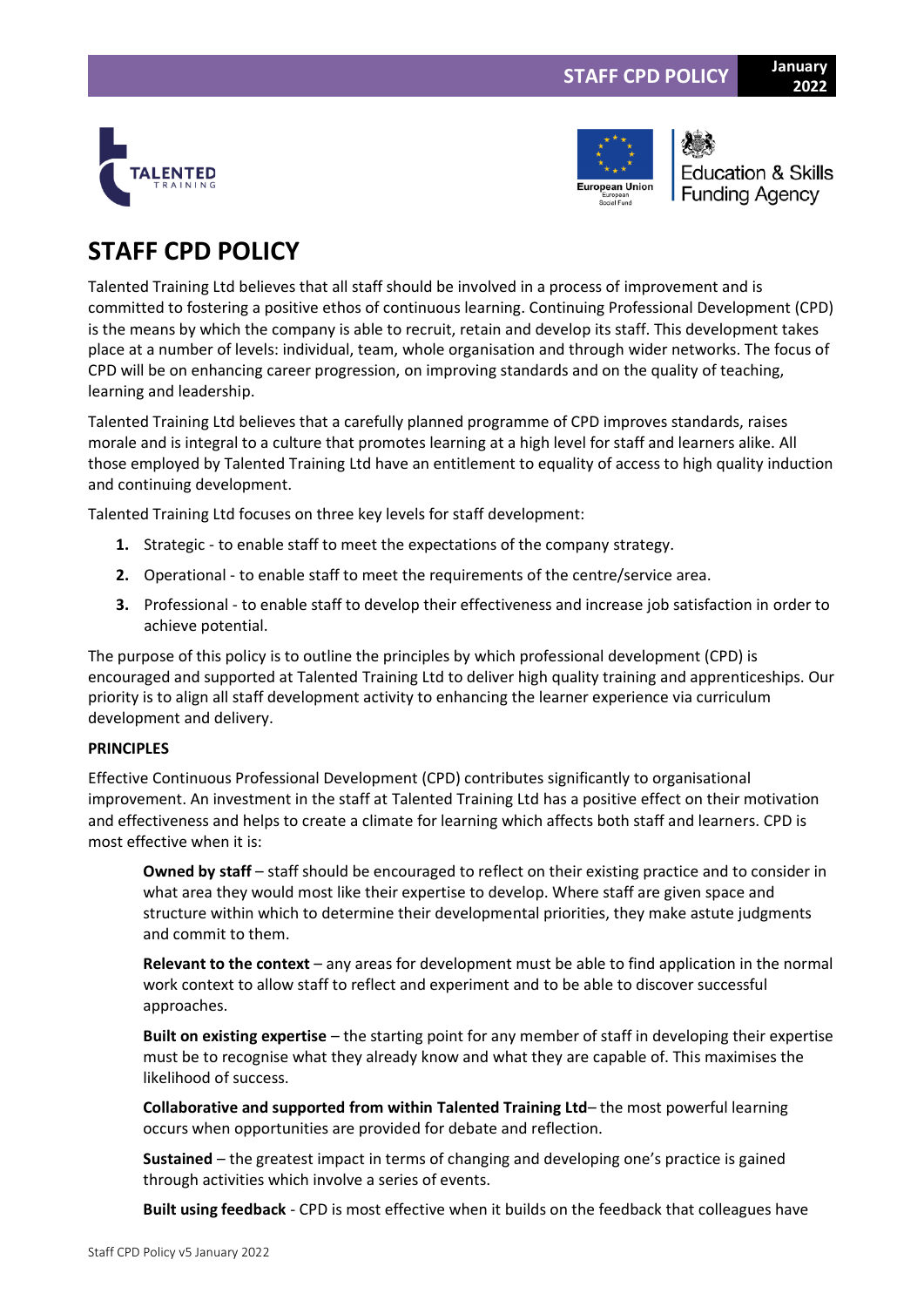received from performance management meetings, classroom practice and observations.

The impact of engaging in these varying levels of activity is to enhance the learning experience by aligning all CPD activity to the curriculum and interventions in response to market needs.

Talented Training Ltd will use a range of providers / types of provision and endeavors to source the provision of CPD according to the best value. Our Quality Assurance mechanisms ensure that Talented Training Ltd accesses provisions of a consistently high standard.

# **PLANNING FOR CPD**

CPD is tailored to the role of the staff member and is identified in the planning processes and/or through annual professional review.

The job description and the appraisal process also form a major part in the identification of on-going development which aims to measure performance against agreed objectives and identify any staff development which may contribute to the completion of the objectives.

Talented Training Ltd is determined that CPD opportunities should:

- meet identified individual, company or national development priorities.
- be based on good practice in development activity and in teaching and learning.
- help raise standards of learners' achievements.
- respect cultural diversity.
- be provided by those with the necessary experience, expertise and skills.
- be planned systematically and follow the agreed programme except when dealing with emerging issues.
- are based, where appropriate, on relevant standards.
- make effective use of resources.
- provide value for money.
- have effective monitoring and evaluation systems, including seeking out and acting on user feedback to inform the quality of provision.

### **SUPPORTING A RANGE OF CPD ACTIVITIES**

All forms of professional development are based on the following principles:

- **a.** all staff are encouraged to develop their knowledge, skills, understanding and attitudes to enhance their professional work.
- **b.** all staff have regular opportunities to discuss their development needs and professional aspirations.
- **c.** all staff have a responsibility to participate in company focused CPD and personal career development.

All staff members undertake induction and mandatory specific CPD in Equality and Diversity, Safeguarding Children and Vulnerable Adults, Health and Safety, Data Protection, Freedom of Information, Bullying and Harassment, Stress Management, and training in Prevent.

Talented Training Ltd support a wide portfolio of CPD approaches to match preferred learning styles of staff and to maximise the impact on teaching and learning within Talented Training Ltd. These CPD approaches may include:

- attendance at a course or conference.
- in-house training using the expertise available within Talented Training Ltd, e.g., coaching/mentoring, skills in observation / assessment, sharing existing expertise.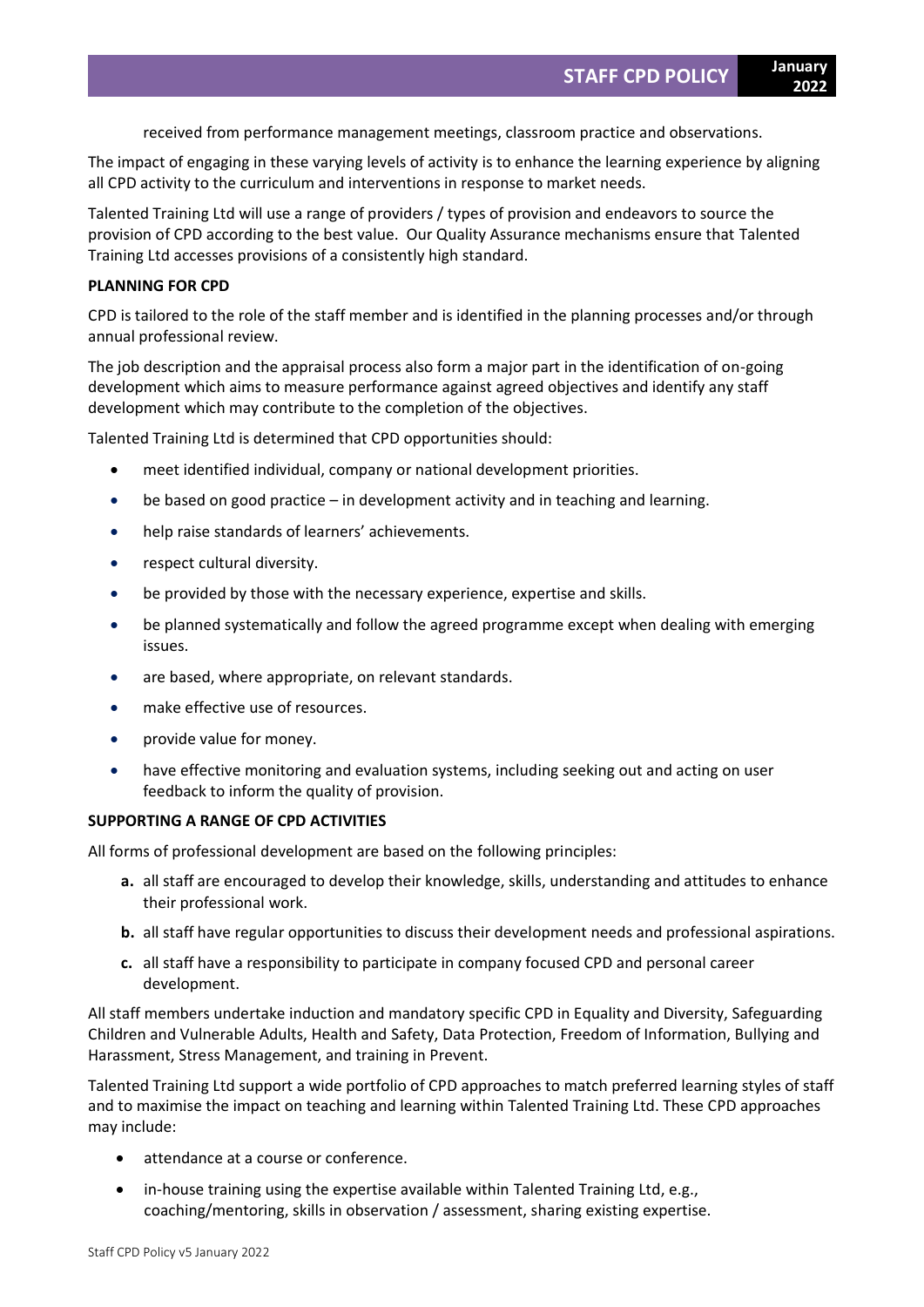- visit to observe or participate in good and successful practice, e.g., visit to a training venue or subject area with similar circumstances.
- shadowing opportunities to observe experienced colleagues in another educational setting.
- research opportunities
- distance learning, e.g., e-learning, relevant resources, training videos, reflection, simulation.
- practical experience, e.g., national test or exam marking experience, opportunities to present a paper, contribute to a training programme, co-ordinate or support a learning forum or network, become involved in local and national networks.
- job enrichment / enlargement, e.g., a higher level of responsibility; front line working in someone else's job, job sharing, acting roles, job rotation, shadowing.
- producing documentation or resources such as a personal development plan, apprenticeship teaching materials for KSB development, assessment package, ICT or video programme.
- coaching and mentoring receiving or acting in these roles, acting as or receiving the support of a critical friend, team building activity.
- partnerships, e.g., with a colleague, group, subject, phase, team meetings and activities such as joint planning, observation or standardization, special project working group.
- creating an improved learning environment within Talented Training Ltd.

### **LEADERSHIP AND MANAGEMENT OF CPD**

The Managing Director has responsibility for the leadership and management of CPD within Talented Training Ltd.

The Managing Director's main responsibilities are:

- Discuss with the Governance Group and SMT the main CPD priorities and the budgetary implications.
- Keep up to date with CPD developments locally and nationally.
- Promote CPD as a central element of performance management and company improvement.
- Identify Talented Training Ltd's CPD needs through mechanisms such as: company selfevaluation, analysis of performance management targets, local/national priorities, internal/external monitoring, informal/formal discussions with individuals and teams.
- Ensure development is viewed and utilised as a toolkit to help support and motivate staff in performance capability situations, develop through and improve strategies to identify excellence in learning, teaching and assessment.
- Provide details on the range of CPD opportunities and disseminate information to the appropriate staff and ensure procedures for accessing information on CPD are available to all.
- Provide managers with the skills, knowledge and competencies they need to work in partnership with their staff to support their CPD and promote lifelong learning.
- Report to the Governance Group on the provision and impact of CPD.
- Ensure whether any follow up is needed to the training, e.g., feedback to the provider and be responsible for any such actions.
- Provide guidance to colleagues on the most effective procedures for disseminating information following professional development training.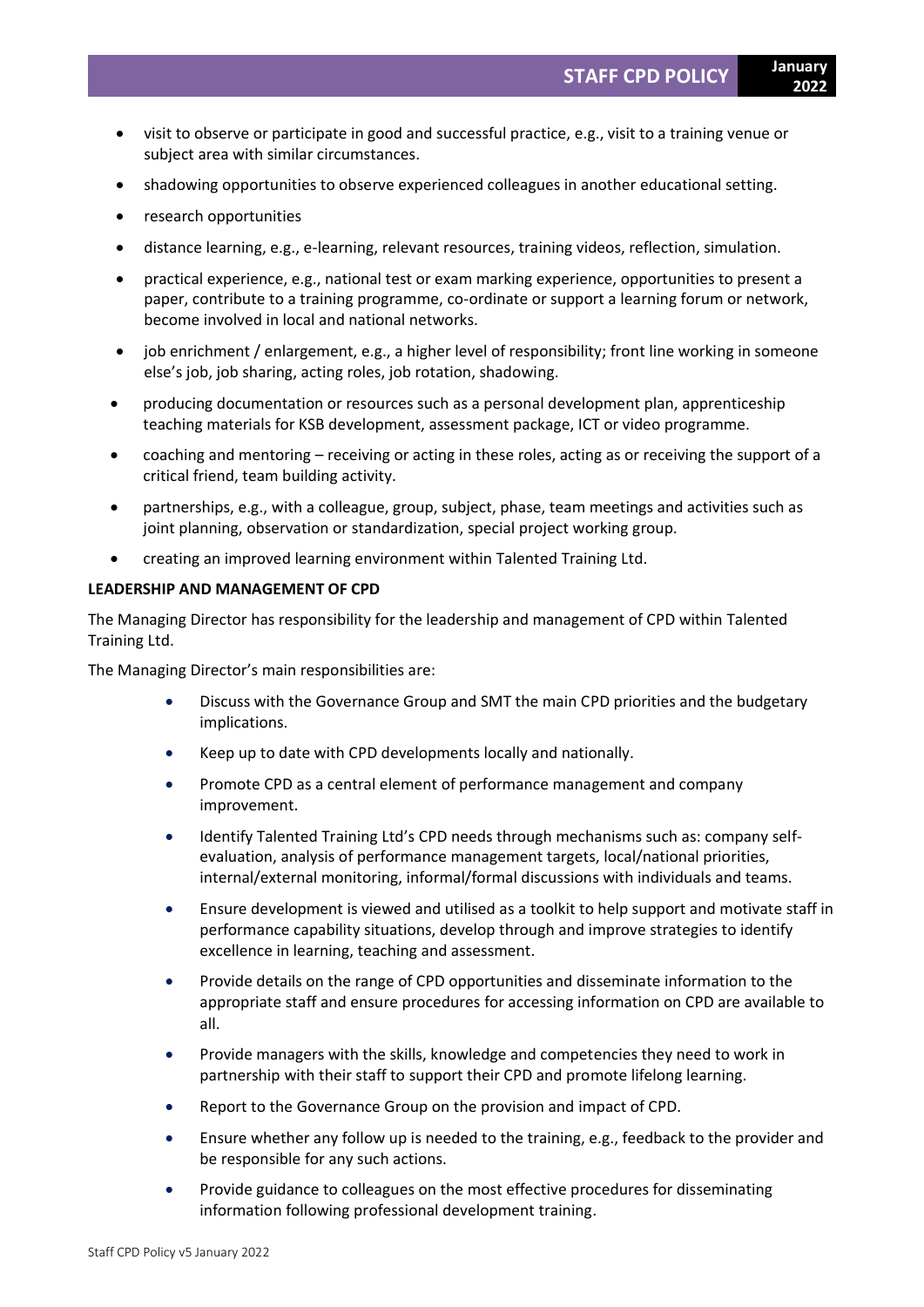• Regularly and accurately update records of the training undertaken by staff and advise the appropriate bodies where there are issues of equality of access and involvement.

### **RESPONSIBILITIES**

### **SENIOR MANAGEMENT TEAM**

- To keep up to date with CPD development locally and nationally.
- To promote CPD as a central element of appraisal and organisational improvement
- To provide details on the range of CPD opportunities and disseminate information to the appropriate staff.
- To quality-assure providers of CPD
- To identify each CPD needs through mechanisms such as academy self-evaluation, analysis of appraisal targets, local/national priorities, internal/external monitoring, informal/formal discussions with
- To discuss with the Managing Director and governing body the main CPD priorities and the budgetary implications
- To report to the on the provision and the impact of CPD
- To provide guidance to colleagues on the most effective procedures for disseminating information following CPD
- To produce a calendar for CPD opportunities which allows optimum participation.

Appraisers and Line Managers have responsibility to:

- Ensure that staff are undertaking appropriate and sufficient CPD.
- Support staff in developing longer-terms plans for their professional development based around career stages.
- Track and monitor learner progress across all programme levels.
- Keep SMT informed as to the impact of CPD programmes.

Staff have responsibility to:

- Identify their personal professional development needs which are relevant to the current role and any career development.
- Undertake any CPD offered diligently.
- Abide by any contractual commitments or changes made in line with this policy.
- Evaluate any CPD undertaken and its related impact on their development.

### **DATA CAPTURE**

Data capture will provide a measure on individual staff performance with regards to meeting KPIs for:

- **Attendance**
- **Retention**
- **Outcomes**

These data sets provide information to enable employees and managers to understand current performance, identify barriers and enable business goals to be met. This data will be used during appraisals and staff review meetings. Employees are responsible for monitoring their own data sets and implementing strategies to ensure they meet KPIs.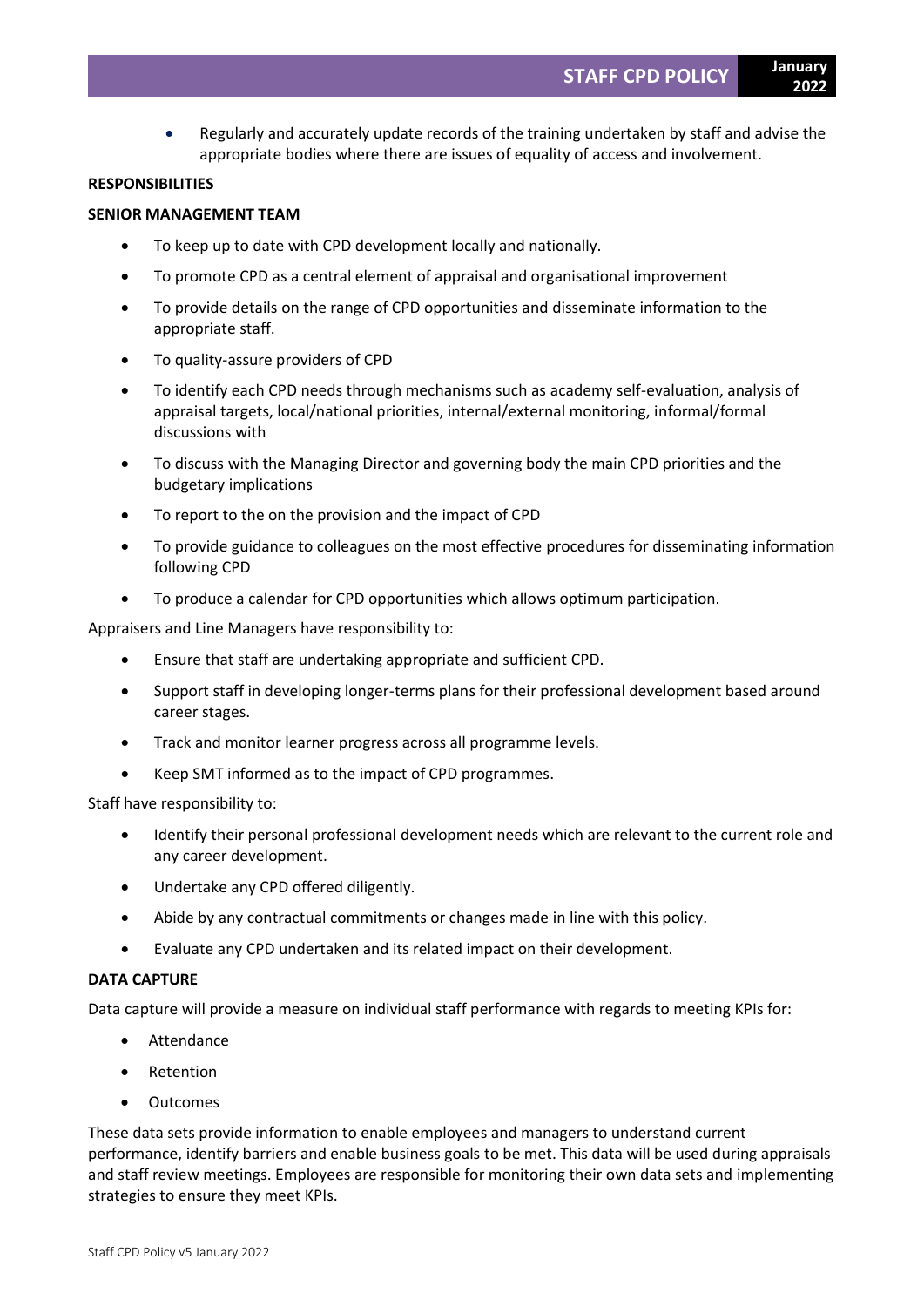### **EVALUATION OF CPD ACTIVITIES**

In order to ensure that training activities are efficacious to staff and learners, CPD activities will be evaluated on an individual, departmental, subject and whole organizational basis.

The Governance Group, Managing Director and Training Manager will focus on using qualitative and quantitative feedback generated from appraisals, Observation of Teaching and Learning (OTLA), learner/employer questionnaires, surveys, focus groups, interviews and self-assessment.

Evaluations will measure the following:

- Learner and company attainment.
- Improved teaching and learning.
- Increased learner understanding and enthusiasm.
- Increased staff confidence.
- Increased evidence of reflective practice.
- Recruitment, retention and career progression/promotable staff.

Evaluations will take place with the following frequency:

- Staff members will evaluate individual CPD/training activities as they undertake them.
- The Training Manager will evaluate whole organisational CPD and training annually.

# **MAINTENANCE OF TRAINING RECORDS**

Once staff have attended and completed a training course, their training record will be updated by the individual that is accountable for the training. This includes internal and external delivered courses. It is the responsibility of the member of staff to ensure that records of any external training course are added to their record.

# **REVIEW**

This policy will be reviewed on an annual basis or following changes to ESFA or Government updates, as well as statutory guidance in relation to Covid-19 and company risk assessment policies and processes.

Managing Director's Signature

M. United

Marios Chrysostomou Date: 01/01/2022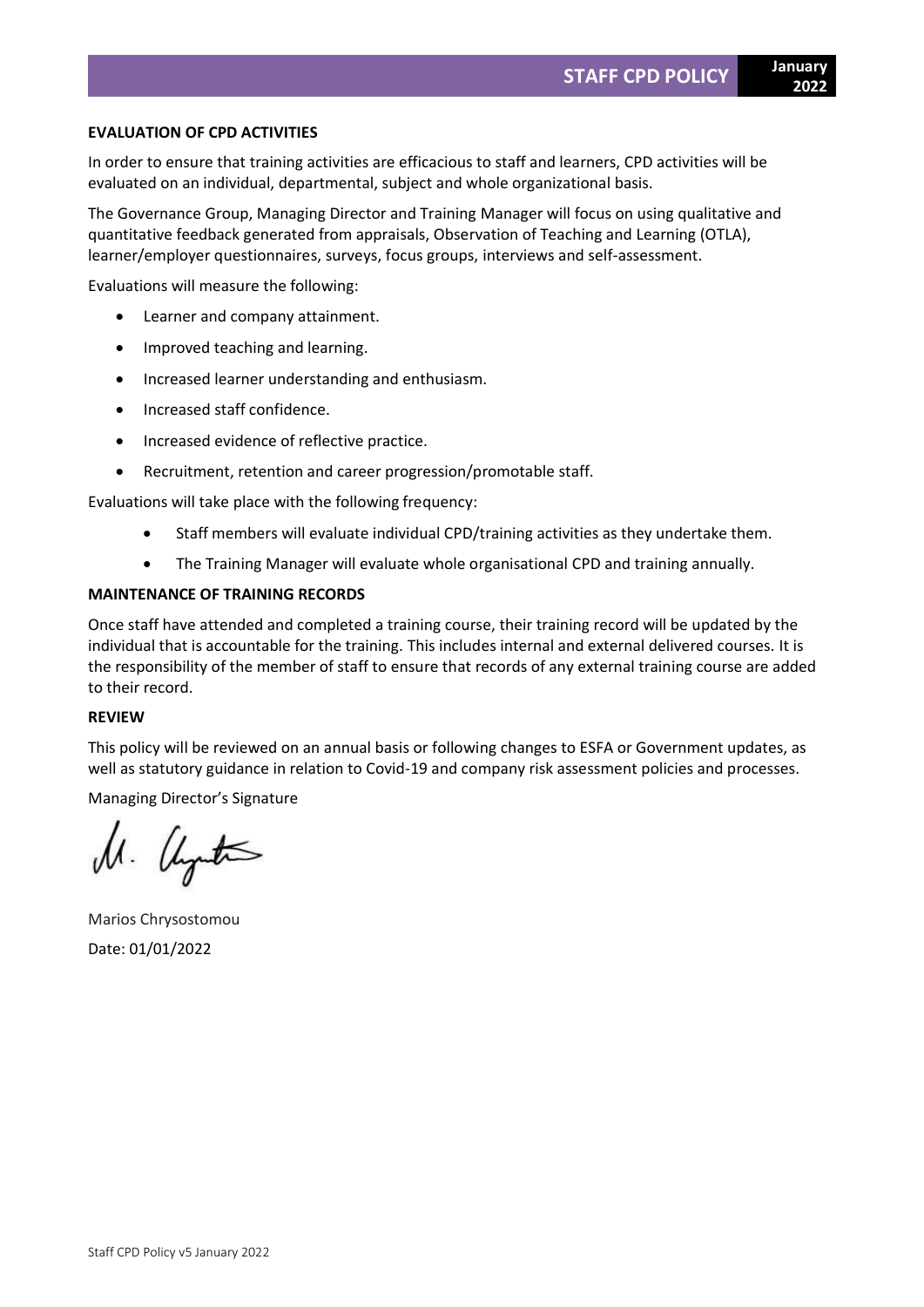# **APPENDIX A**

# **APPRENTICESHIP STAFF DEVELOPMENT POLICY**

# **(Supplement to our overarching CPD Policy)**

Talented Training Ltd aims to provide the highest quality services to our customers and achieving our organisational needs. To do this, we must have skilled and effective staff. It is our policy to develop our staff and to provide development opportunities for all members of the team, such that they are able to accomplish the organisations objectives now and in the future. This policy will take into account both individual and team development.

# **SECTOR KNOWLEDGE & EXPERIENCE**

Talented Training Ltd hold a wide range of internal meetings regularly throughout the year. One aspect of these meetings is to maintain and improve employee's sector knowledge – to share updates, best practice examples, legislative changes and any areas of concern. In addition to this the Senior Management Team will regularly send email updates to the team featuring any articles or announcements that will be helpful and informative.

Employees are encouraged to engage with industry networks via a variety of social media platforms. For example, all employees are encouraged to have a LinkedIn profile where they can connect with current and future clients; find and share sector related news and articles and also nurture aprofessional approach to networking both for themselves, the organisation and the learners that theyengage with.

### **TEACHING AND TRAINING KNOWLEDGE**

Talented Training Ltd is committed to providing a quality learning experience. We aim to do this by:

- Identifying key processes and systems and developing effective organisational procedures
- Ensuring our learners are at the centre of all our activities
- Fostering ownership and commitment amongst staff
- Ensure we offer high quality, effective assessment / training provision
- Supporting our team through personal and professional development

Teaching, learning and assessment staff at Talented Training Ltd are responsible for ensuring the learner has demonstrated the necessary knowledge, skills and understanding to pass their apprenticeship. Their work involves undertaking training & assessment (and associated support) through a blend of both workplace visits and through the use of Teams/Zoom. Professional competence in the area they are assessing is essential, which typically will have been gained through working in that industry for at least two years.

Our Quality Assurance Policy ensures that internal processes are in place to monitor the delivery of all programmes and to confirm there is consistency and that quality meets all Awarding Body standards.The Quality Assurance lead will carry out internal observations of teaching and learning which will inform staff appraisals and development recommendations. All teaching, learning and assessment staff are required to keep up to date with sector developments specific to their area of expertise. This will be reviewed and discussed at appraisal or through one-to-ones if required.

# **INDUCTION**

All new employees will receive a copy of their job description when they first visit Talented Training Ltd. They will be given time to tour the premises, meet the team and ask any questions about the job role and the organisation. When new employees start work, they will usually spend the first week working through aninduction process. The induction schedule will have been prepared in advance and will be ready for the new employee to peruse. All necessary information will be provided throughout the induction process including specific information relating to Health & Safety, Policies & Procedures, job specific considerations and time with other colleagues to better understand the organisation.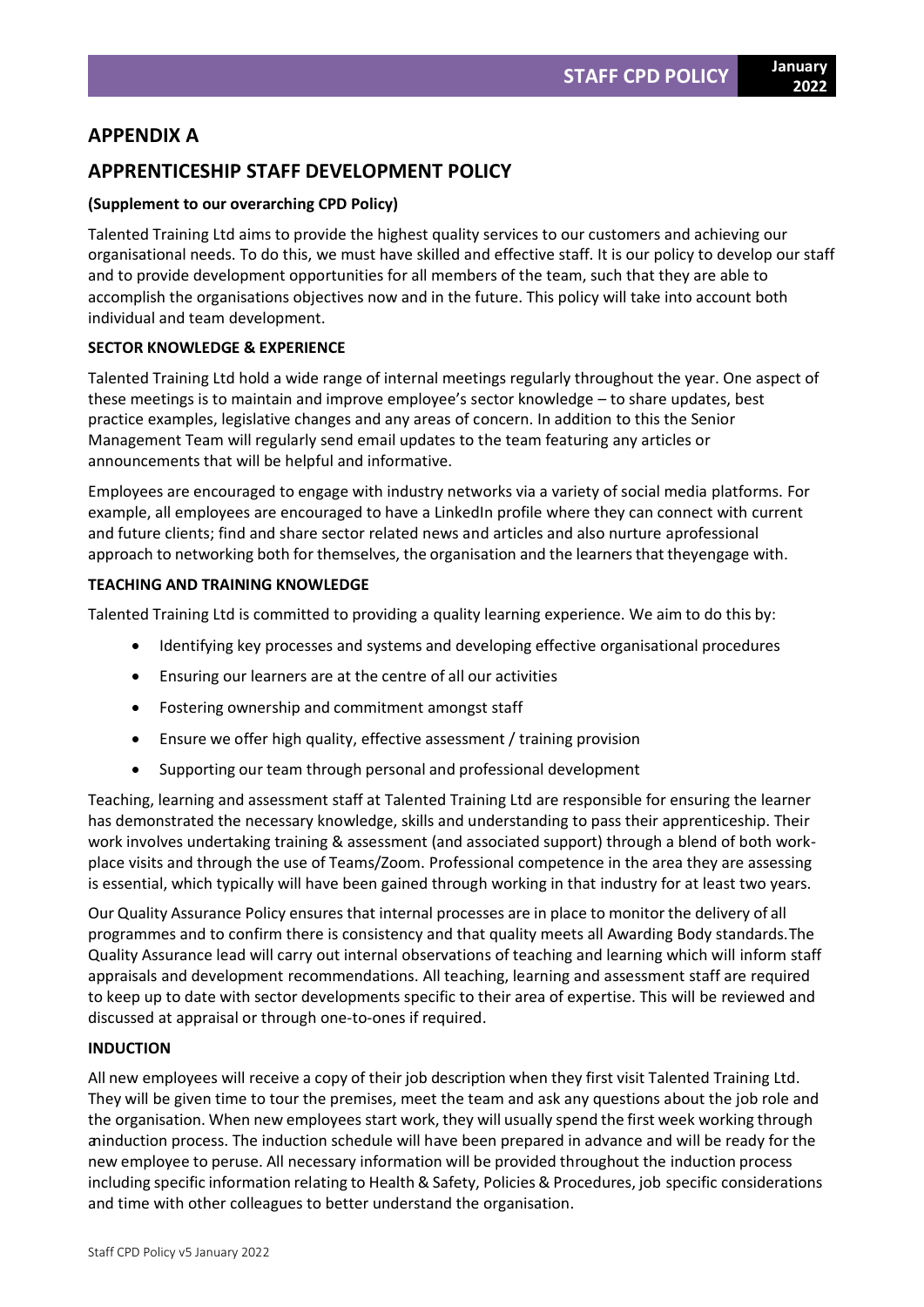Given the need for specialist skills in pastoral care and the unique needs of supporting apprentices, completion of the following training modules is required and recorded:

- Safeguarding Vulnerable Adults and Induction
- Confidentiality and data protection
- DBS Checks
- GDPR
- PREVENT Duty
- Wellbeing and Mental Health Awareness
- Awareness of the appropriate apprenticeship standard(s) and assessment plan(s)

# **IDENTIFYING AREAS FOR PROFESSIONAL DEVELOPMENT**

A full probationary meeting will be held with the individual's line manager six months into employment. Supervision sessions will be held regularly to reflect on performance, identify targets and discuss anything that might support the new employee in carrying out their role effectively.

Appraisals are held annually and provide feedback on performance, identify ways to improve performance, support the employee in developing new skills and realising their potential, set objectives for the next 12 months and identify any training needs. Our system of appraisal involves a level of selfappraisal and provides an opportunity for self-reflection on performance and a structured opportunity to raise issues for discussion. Learning objectives will be focused for the individual and developed to best meet apprentice, employer, and organisational needs.

The following flow chart summaries the process by which we will recognise and develop the skills needed to achieve the organisations objectives: